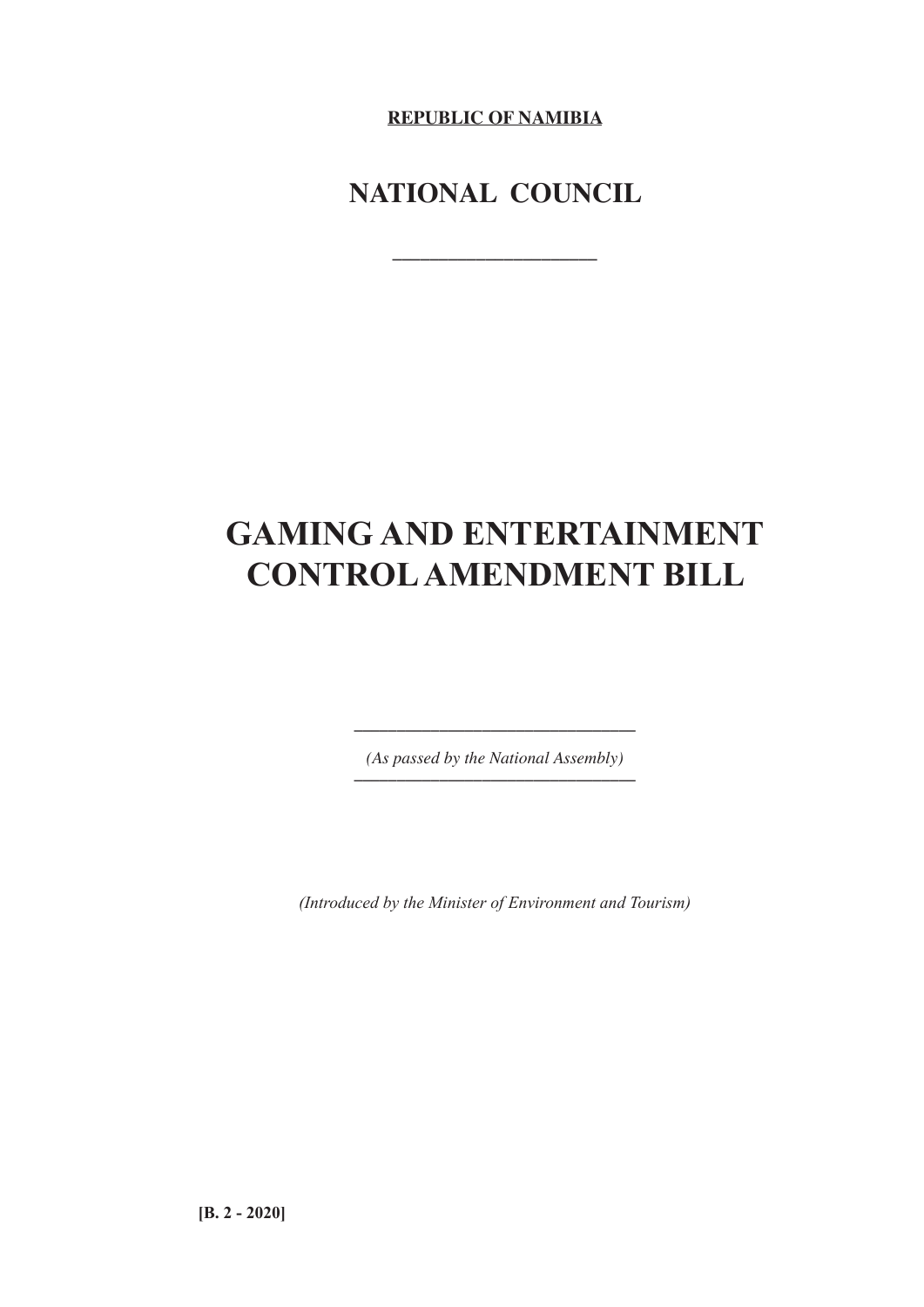#### **EXPLANATORY NOTE:**

|         | Words underlined with a solid line indicate insertions in<br>existing provisions.     |
|---------|---------------------------------------------------------------------------------------|
| $\perp$ | Words in bold type in square brackets indicate omissions<br>from existing provisions. |

### **BILL**

**To amend the Gaming and Entertainment Control Act, 2018, so as to substitute certain definitions; to amplify the Board's function in relation to responsible gambling awareness programmes; to clarify the source of funding for remuneration or allowances payable to Board members and staff members of the Board; to empower the Minister to prescribe additional licences that may be issued under this Act; to provide for the continuation of gambling business of a licence holder by an executor, trustee, liquidator or curator upon death, insolvency or incapacity of the licence holder; and provide for incidental matters.**

**BE IT ENACTED** as passed by the Parliament, and assented to by the President, of the Republic of Namibia as follows:

#### **Amendment of section 1 of Act No. 13 of 2018**

**1.** Section 1 of the Gaming and Entertainment Control Act, 2018 (hereinafter referred to as the "the principal Act") is amended by the substitution for the definitions of "licence", "minor" and "prize" of the following definitions:

" "licence" means a licence referred to in **[under]** section 33;

"minor" means a person who has not attained the age of 18 years;

"prize" means a pay-out, benefit or anything of value which is offered to be won in respect of a gambling activity and includes **[a]** movable or immovable property and a cash prize;".

#### **Amendment of section 6 of Act No. 13 of 2018**

**2.** Section 6 of the principal Act is amended by the substitution for paragraph (i) of subsection (1) of the following paragraph:

"(i) promote education and awareness programmes about the risk and socioeconomic impact of gambling and gambling activities, and to establish a responsible gambling programme for Namibia;".

#### **Amendment of section 17 of Act No. 13 of 2018**

**3.** Section17 of the principal Act is amended by the substitution for subsection (1) of the following subsection: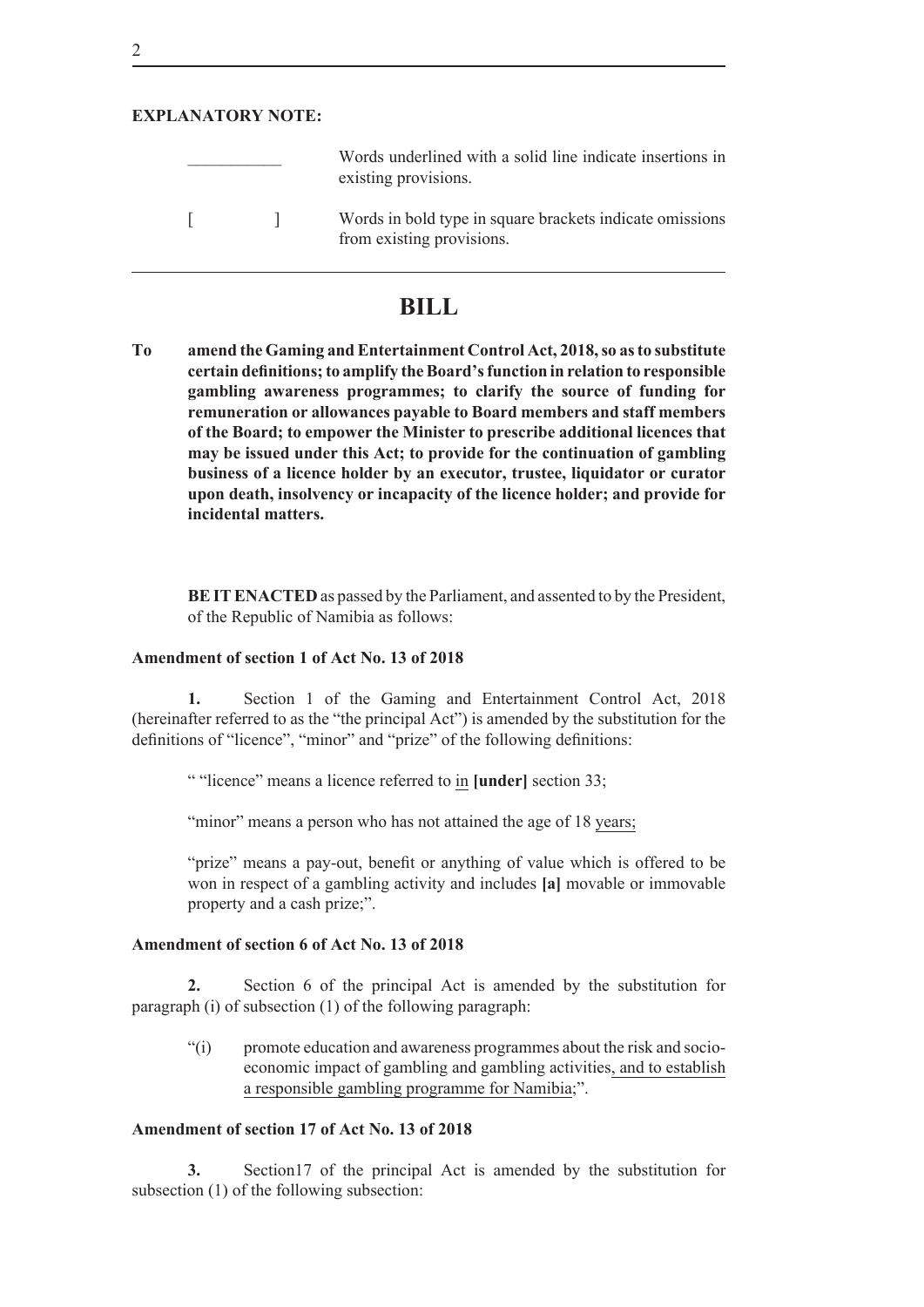"(1) The Board may, on the recommendation of the chief executive officer **[and on such remuneration and conditions of service as the Board may determine]**, appoint such persons as staff members of the Board**[, such persons**] as it considers necessary in order to assist the Board in the exercise and performance of its powers and functions in terms of this Act on such remuneration and conditions of service as the Board may determine.".

#### **Amendment of section 20 of Act No. 13 of 2018**

**4.** Section 20 of the principal Act is amended by the substitution for paragraph (b) of subsection (3) of the following paragraph:

"(b) to pay remuneration and allowances payable to members of **[by]** the Board and staff members of the Board and such other expenses incurred by the Board in the performance of its functions; and".

#### **Insertion of section 40A in Act No. 13 of 2018**

**5.** The principal Act is amended by the insertion after section 40 of the following section:

#### **"Other licences**

**40A.** (1) The Minister may prescribe other licences which may be issued under this Act and to which this Act applies.

(2) Without derogating from the generality of subsection (1), regulations made under that subsection may include provisions in respect of -

- (a) the requirements that must be complied with before a licence is issued;
- (b) manner of making an application for a licence, persons that are disqualified from obtaining a licence and grounds for the suspension or cancellation of a licence;
- (c) the type of games that are authorised to be played under a licence and the number of gambling machines that may be kept or played under the licence;
- (d) conditions applicable to a licence, including the fees or levies payable in respect of the licence;
- (e) transitional matters regarding persons that are engaging in unlicensed gambling activities and premises that are not licensed but which are required to be licenced on commencement of the regulations; and
- (f) any other matter which the Minister considers necessary or expedient to prescribe in order to facilitate the issuing of a licence.".